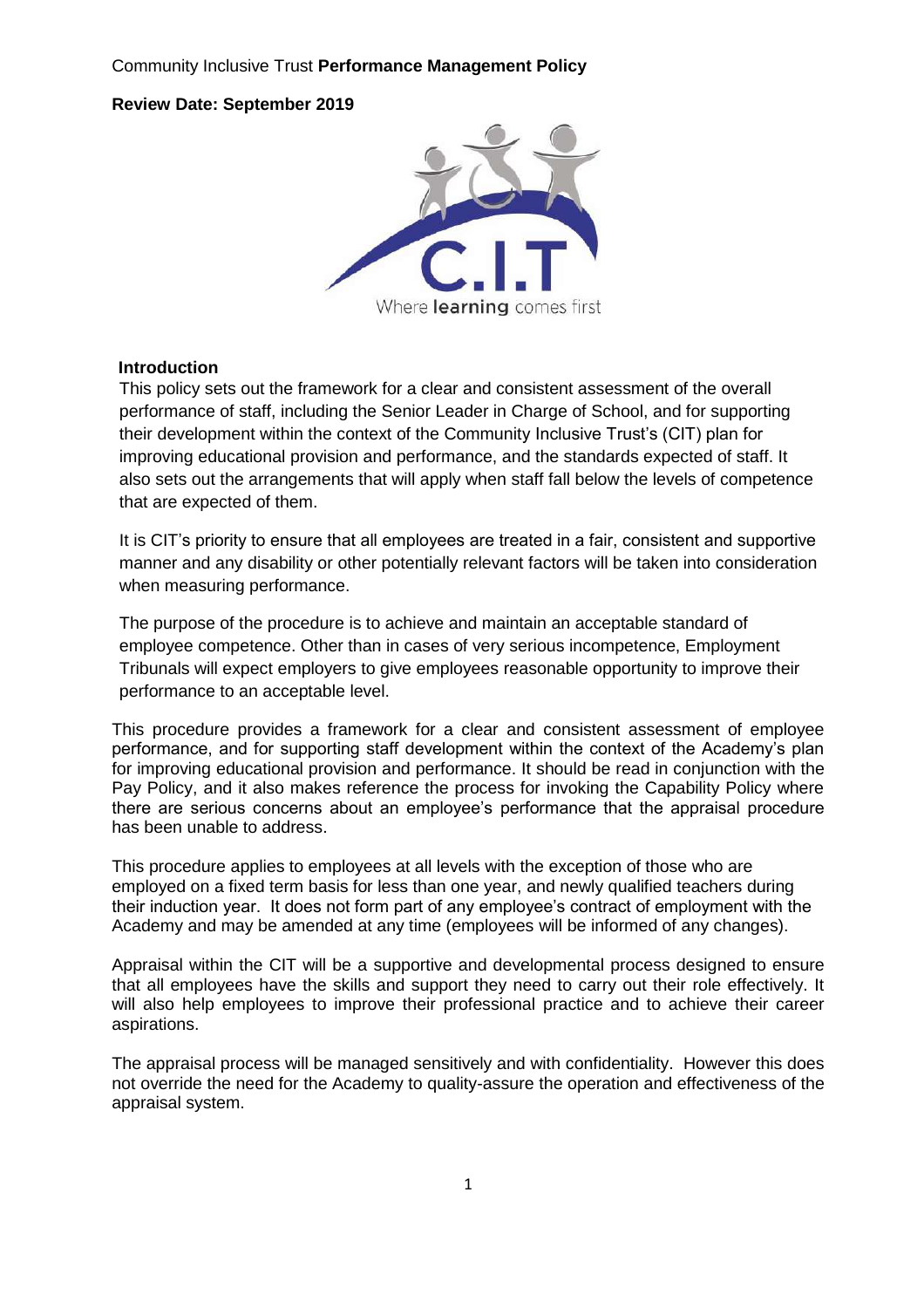### **Trade Union Officials**

Where formal action is being considered against a trade union official the case will be discussed with a full-time trade union officer/official in accordance with the ACAS Code of practice. Advice in these cases will be sought from the HR provider.

### **Roles and Responsibilities**

### **Governors/Trust Board**

Adopting the policy, adapting it for local circumstances and monitoring its use.

Forming and serving on an Appeals Committee (if the more formal Capability Procedure is required)

Dealing with any capability concerns involving the Headteacher/Head of Site (again, if the more formal capability procedure is required)

- **Headteacher/Head of Site**  Managerial responsibility and accountability for the implementation of the policy and its delivery
- **Senior Leadership Team**  Required to be familiar with the policy and to promote and monitor the policy through their work and actions
- **Staff**

All employees will have access to, understand and implement this policy through their actions, supported by team discussions and training

 **HR Providers**  Provide advice on the application of the policy and support to the Headteacher/Head of Site and Governors

### **Managing the Process**

All staff with any supervisory responsibilities should ensure that employees understand the standards of work that are expected of them and the need to identify as soon as possible any potential problems. With appropriate support and training most issues can be dealt with using the Appraisal Policy.

The employee should be supported to improve or resolve the situation as soon as concerns become apparent. This may be done purely through counselling discussion with the objective of encouragement and help. An employee should be given full opportunity to respond to any issues raised and to explain if anything is affecting their performance at work. All circumstances should be taken into account before proceeding further.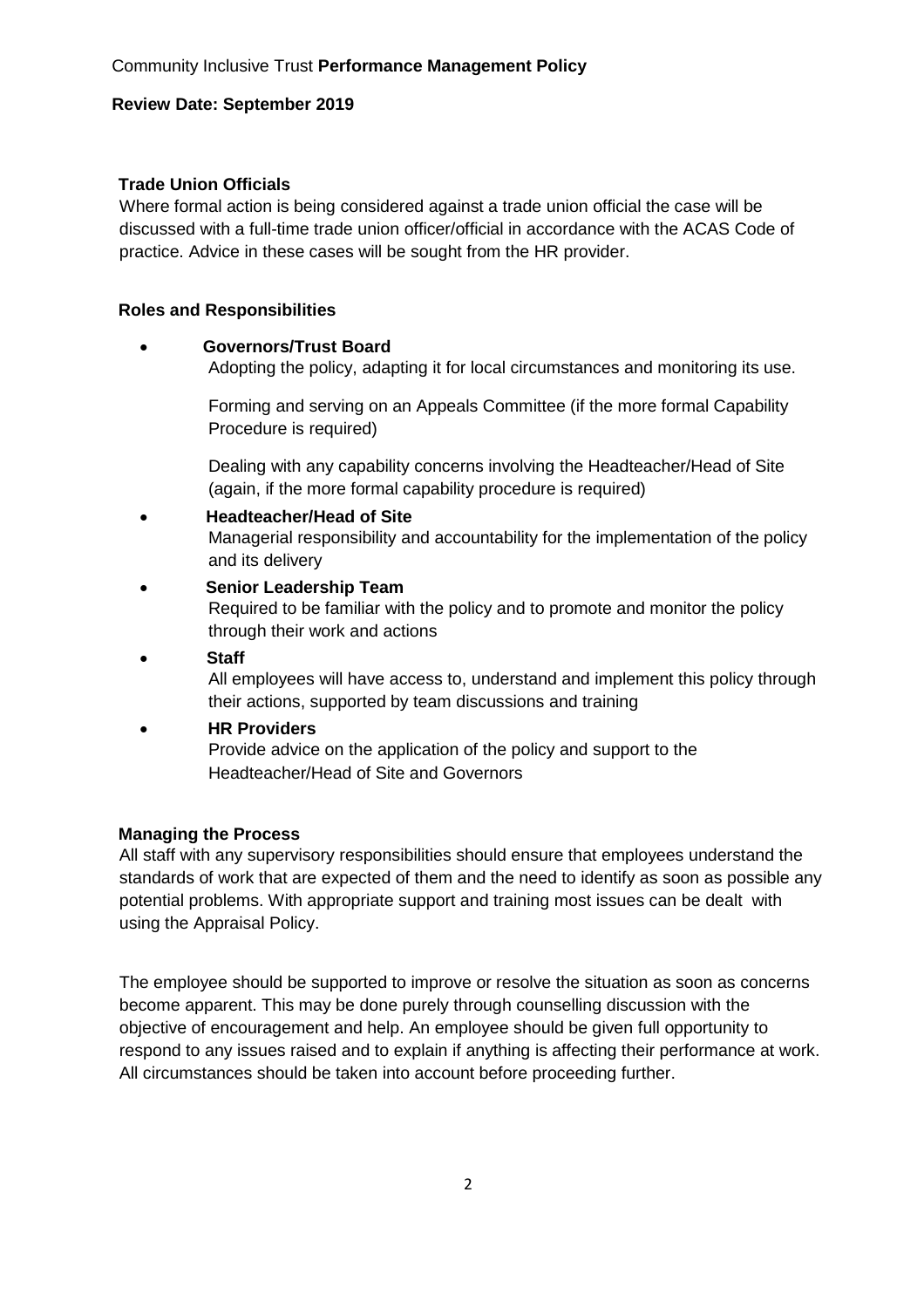### **Serious Incapability**

In exceptional cases where a performance error or defect has serious consequences (e.g. if it results in a serious threat to the health and safety of students or other employees) the principles/procedures in this policy will not apply. Instead the principles/procedure for gross misconduct as outlined in the Disciplinary Policy should be followed. This should include a full investigation.

### **Appraisal**

Appraisal in the CIT will be a supportive and developmental process designed to ensure that all staff have the skills and support they need to carry out their role effectively. It will help to ensure that staff are able to continue to improve their professional practice and to develop as teachers.

### **The Appraisal Period**

The appraisal period will run for twelve months from September to July (January to January for Senior Leader in charge of School/Headteacher and CEO). The appraisal period for support staff will run from 1 April – 31 March each year.

Staff who are employed on a fixed term contract of less than one year will have their performance managed in accordance with the principles underpinning this policy. The length of the period will be determined by the duration of their contract.

### **Appointing Appraisers**

The CIT Trust Board, supported by a suitably skilled and/or experienced external adviser who has been appointed by the Trust Board for that purpose, will appraise the CEO.

In the CIT, the task of appraising the Headteacher/Head of Site including the setting of objectives, will be delegated to the CEO, supported by the Chair of the Local Governing Body (LGB).

Headteacher/Head of Site will decide who will appraise other staff.

### **Setting Objectives**

The CEO's objectives will be set by the Trust Board after consultation with the external adviser.

Objectives for staff will be set before or as soon as practicable after, the start of each appraisal period. The objectives set for each member of staff, will be Specific, Measurable, Achievable, Realistic and Time-bound (SMART) and will be appropriate to the employee's role and level of experience. The appraiser and appraisee will seek to agree the objectives but, if that is not possible, the appraiser will determine the objectives. Objectives may be revised if circumstances change.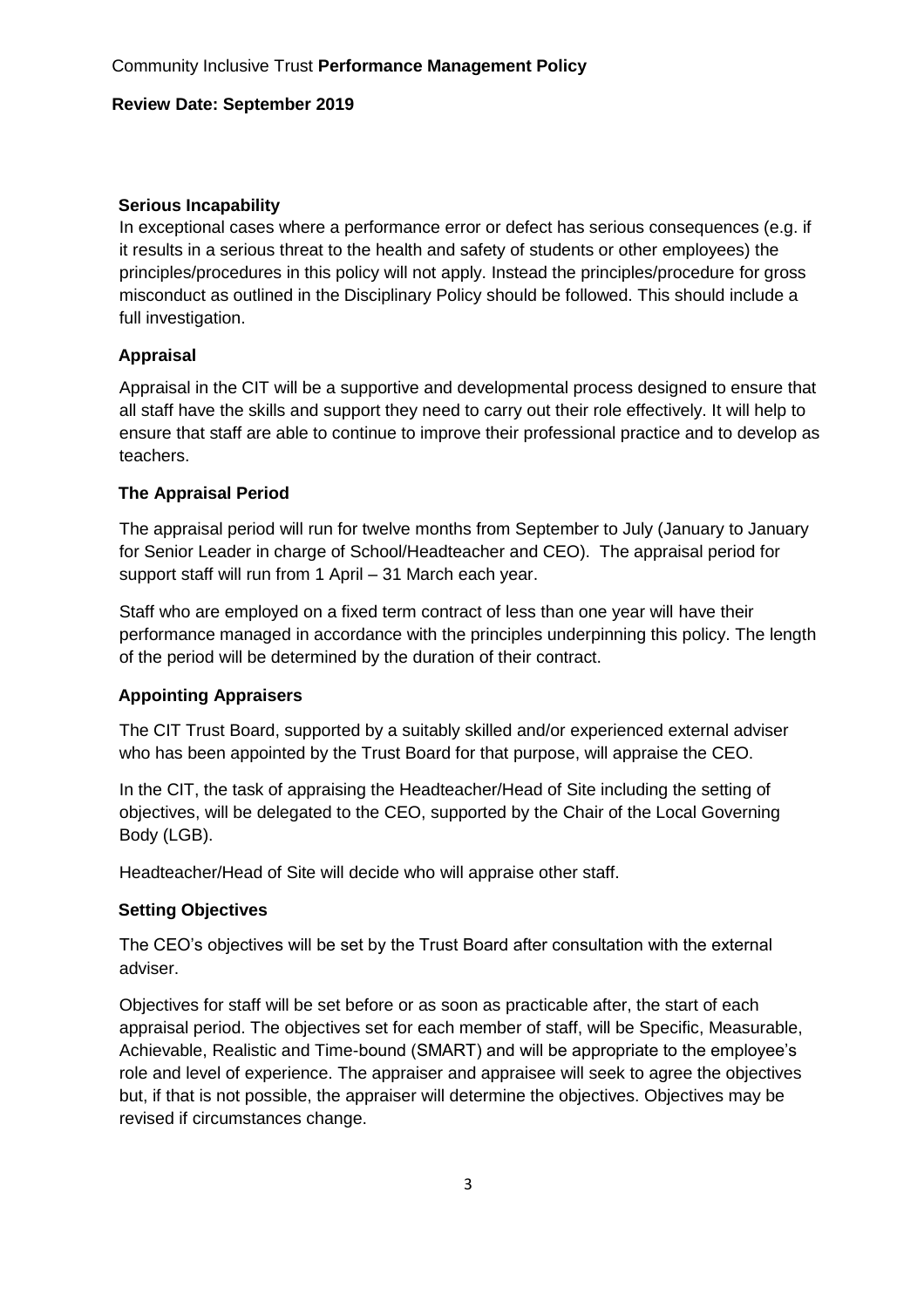The objectives set for each member of staff (where relevant) will, if achieved, contribute to the CIT's plans for improving the CIT's educational provision and performance and improving the education of students at their schools. This will be ensured by quality assuring all objectives against the academy improvement plan.

Before, or as soon as practicable after, the start of each appraisal period, each member of staff will be informed of the standards against which their performance in that appraisal period will be assessed.

When targets are set, it should be made clear what the success criteria will be and how performance will be assessed: how the appraiser will judge whether the targets have been met.

**For teachers only:** *With the exception of those who are qualified teachers by virtue of holding and maintaining Qualified Teacher Learning and Skills (QTLS) status, all teachers must be assessed against the set of standards contained in the document called "Teachers' Standards" published in July 2011 (updated June 2013). The head teacher or Local governing body (as appropriate) will need to consider whether certain teachers should also be assessed against other sets of standards published by the Secretary of State that are relevant to them.* 

*For teachers who are qualified teachers by virtue of holding QTLS status, it is for the Local governing body or head teacher to decide which standards are most appropriate. Such teachers may be assessed against the Teachers' Standards, against any other sets of standards issued by the Secretary of State, against any other professional standards relevant to their performance or any combination of those three.* 

## **Reviewing Performance**

### **Observation**

CIT believes that observation of classroom practice and other responsibilities is important both as a way of assessing ' performance in order to identify any particular strengths and areas for development and of gaining useful information which can inform academy improvement more generally. All observation will be carried out in a supportive fashion

In CIT teachers' performance will be regularly observed but the amount and type of classroom observation will depend on the individual circumstances of the teacher and the overall needs of the school. Those with QTS will carry out classroom observation. In addition to formal observation, Headteacher/Head of Site or other leaders with responsibility for teaching standards may "drop in" in order to evaluate the standards of teaching and to check that high standards of professional performance are established and maintained. The length and frequency of "drop in" observations will vary depending on specific circumstances.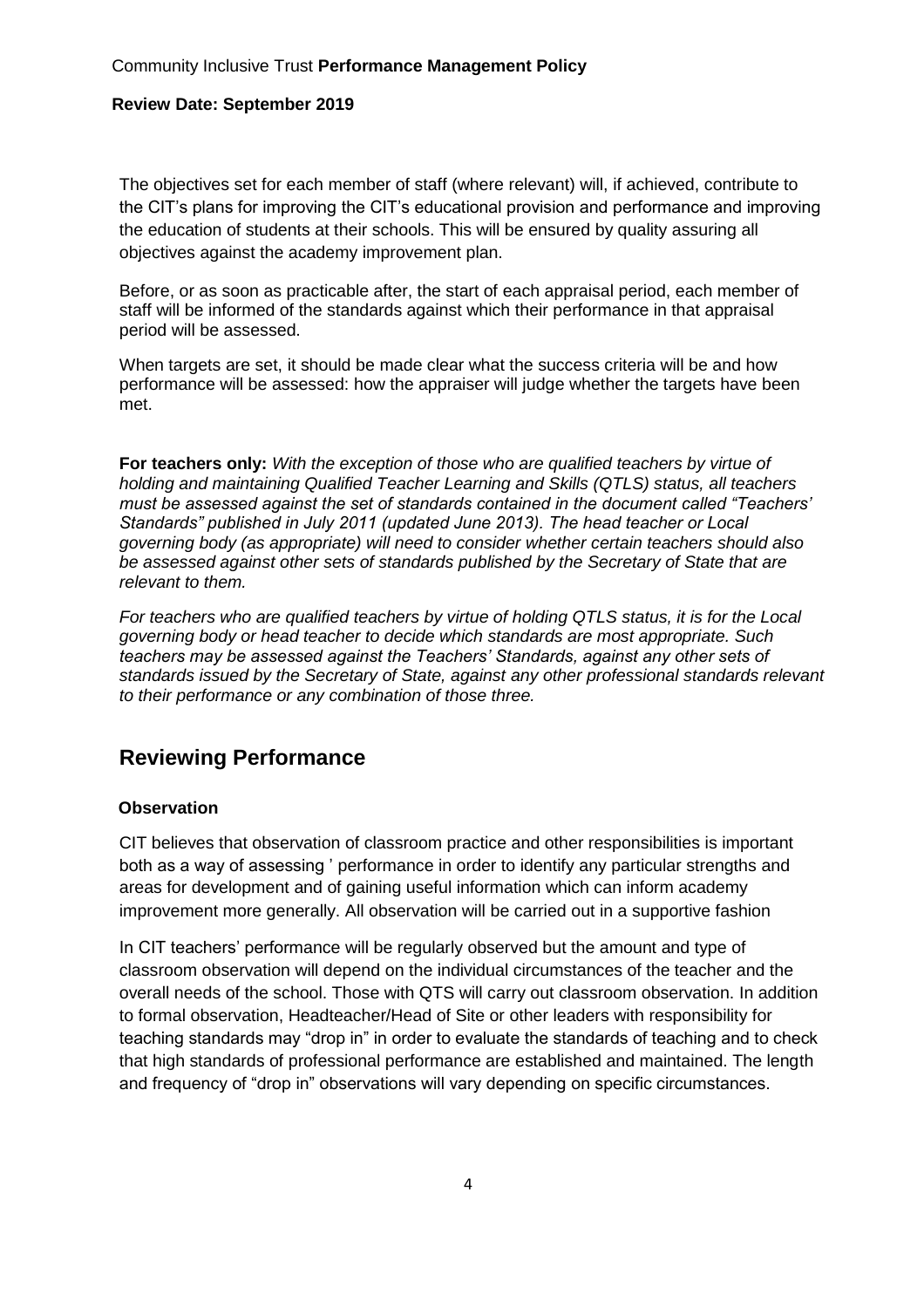Teachers (including the Headteacher/Head of site) who have responsibilities outside the classroom should also expect to have their performance of those responsibilities observed and assessed.

Other employees who have responsibilities inside or outside the classroom should also expect to have their performance of those responsibilities observed. Performance will also be assessed by reference to appropriate information sources (such as pupil achievement data) and other evidence relevant to the employee's job role, such as financial metrics or survey feedback.

Employees will receive constructive feedback on their performance throughout the year and as soon as practicable after observation has taken place or other evidence has come to light. Feedback should acknowledge and praise areas of strength as well as highlighting any areas that need attention or where further support may be appropriate.

Performance should be informally reviewed on a regular basis throughout the year, as part of normal management practice. A mid-year review will also take place during the appraisal cycle, to assess performance against targets and consider whether any changes need to be made*.* 

### **Development and Support**

Appraisal is a supportive process, which will be used to inform continuing professional development. The Trust wishes to encourage a culture in which all staff take responsibility for improving their performance through appropriate professional development. Professional development will be linked to CIT improvement priorities and to the ongoing professional development needs and priorities of individual teachers.

### **Feedback**

Staff will receive constructive feedback on their performance throughout the year, and as soon as practicable, after observation has taken place or other evidence has come to light. Feedback will highlight particular areas of strength as well as any areas that need attention. Where there are concerns about any aspects of the appraisee's performance the appraiser will meet the appraisee formally to:

- give clear feedback about the nature and seriousness of the concerns;
- give the appraisee the opportunity to comment and discuss the concerns;
- agree any support (e.g. coaching, mentoring, structured observations), that will be provided to help address those specific concerns;
- make clear how, and by when, the appraiser will review progress explain the implications and process if no – or insufficient – improvement is made.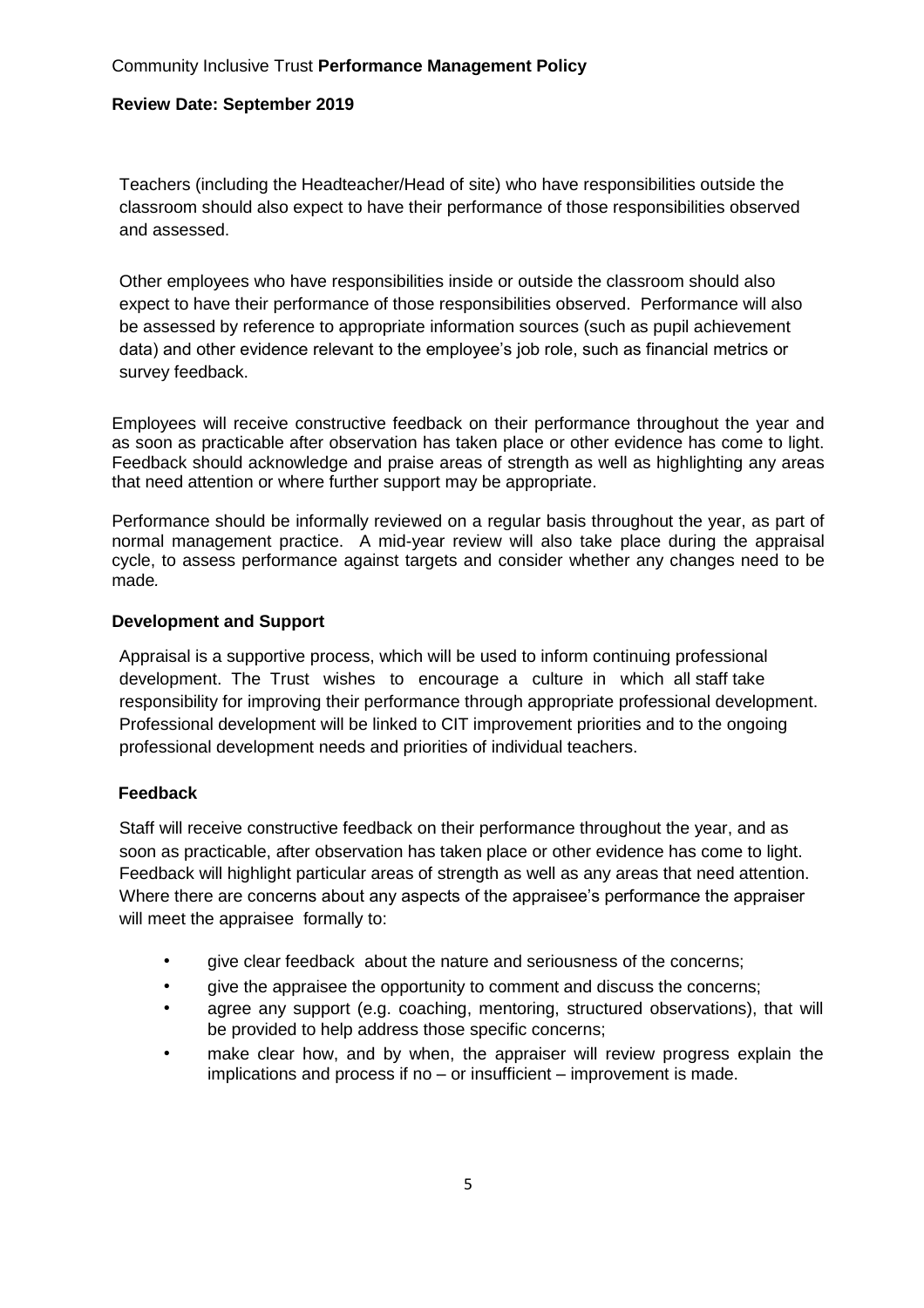When progress is reviewed, if the appraiser is satisfied that the appraisee has made, or is making, sufficient improvement, the appraisal process will continue as normal, with any remaining issues continuing to be addressed through that process.

### **Transition to Capability**

If the appraiser is not satisfied with progress, the appraisee will be notified in writing that the appraisal system will no longer apply and that their performance will be managed under the capability procedure, and will be invited to a formal capability meeting in line with the Capability Policy.

### **Annual Assessment**

Each appraisee's performance will be formally assessed in respect of each appraisal period. In assessing the performance of the CEO, the Trust Board must consult the external adviser. In assessing the performance of the Headteacher/Head of Site, the CEO must consult the LGB.

This assessment is the end point to the annual appraisal process, but performance and development priorities will be reviewed and addressed on a regular basis throughout the year in interim meetings, which will take place.

The teacher will receive as soon as practicable following the end of each appraisal period – and have the opportunity to comment in writing on - a written appraisal report. In CIT, teachers will receive their written appraisal reports by 31 October (January to January for Headteacher/Head of Site and CEO). Support staff will receive their annual appraisal report by 31 October.

### **The appraisal report will include:**

- details of the objectives for the appraisal period in question;
- an assessment of the appraisee's performance of their role and responsibilities against their objectives and any relevant standards;
- an assessment of the appraisee's professional development needs and • identification of any action that should be taken to address them; a recommendation on pay where that is relevant (which may include 'no progression' whether or not the appraisee has been subject to formal capability action.

The assessment of performance and of professional development needs will inform the planning process for the following appraisal period.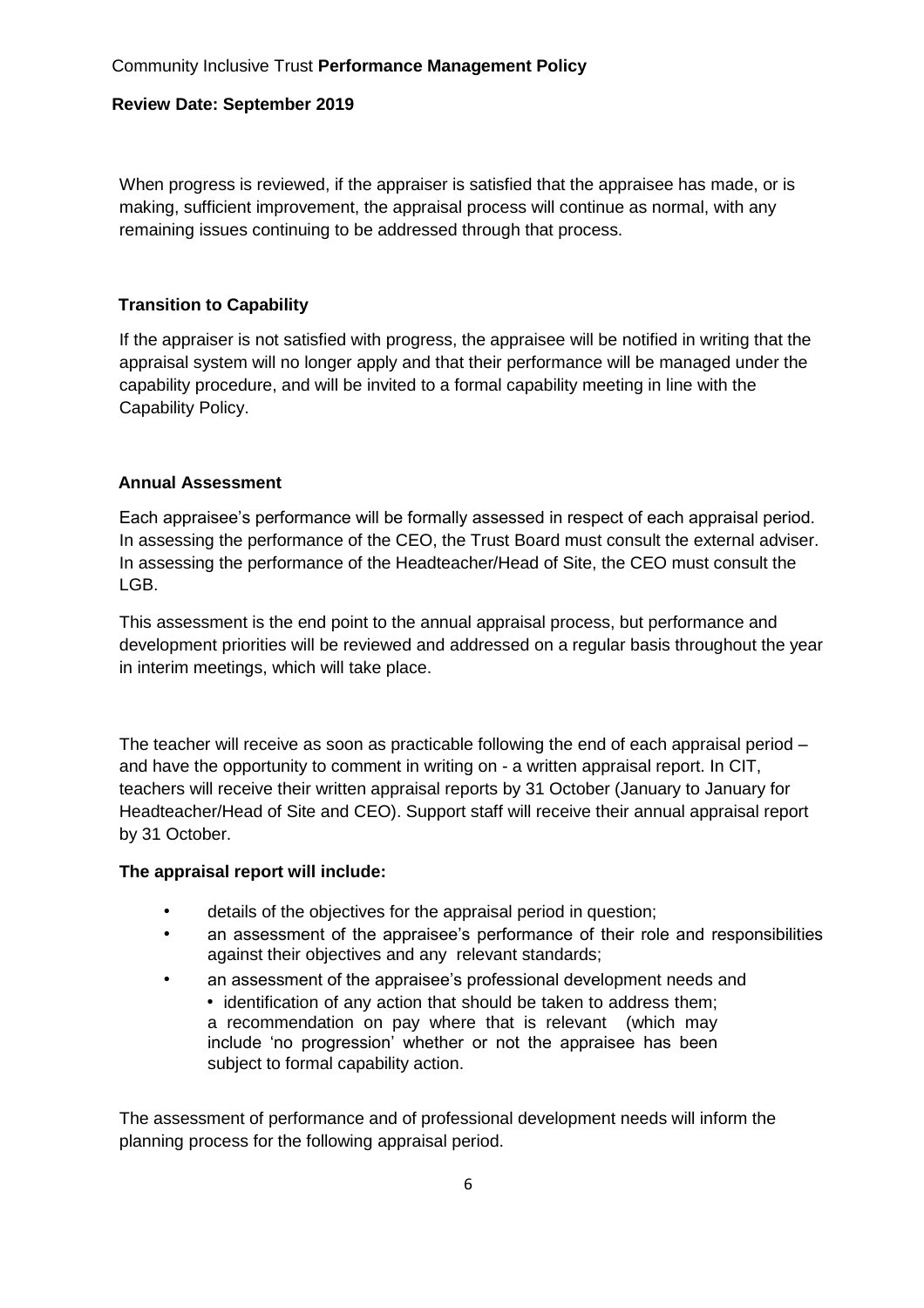As outlined in the Pay Policy, decisions regarding pay increases [for teachers] will be made with reference to the appraisal report and the pay recommendation it contains. The assessment of performance and an employee's professional development needs will inform the setting of targets for the following appraisal period.

Employees have a right of appeal against pay progression decisions, as set out in the Pay Policy.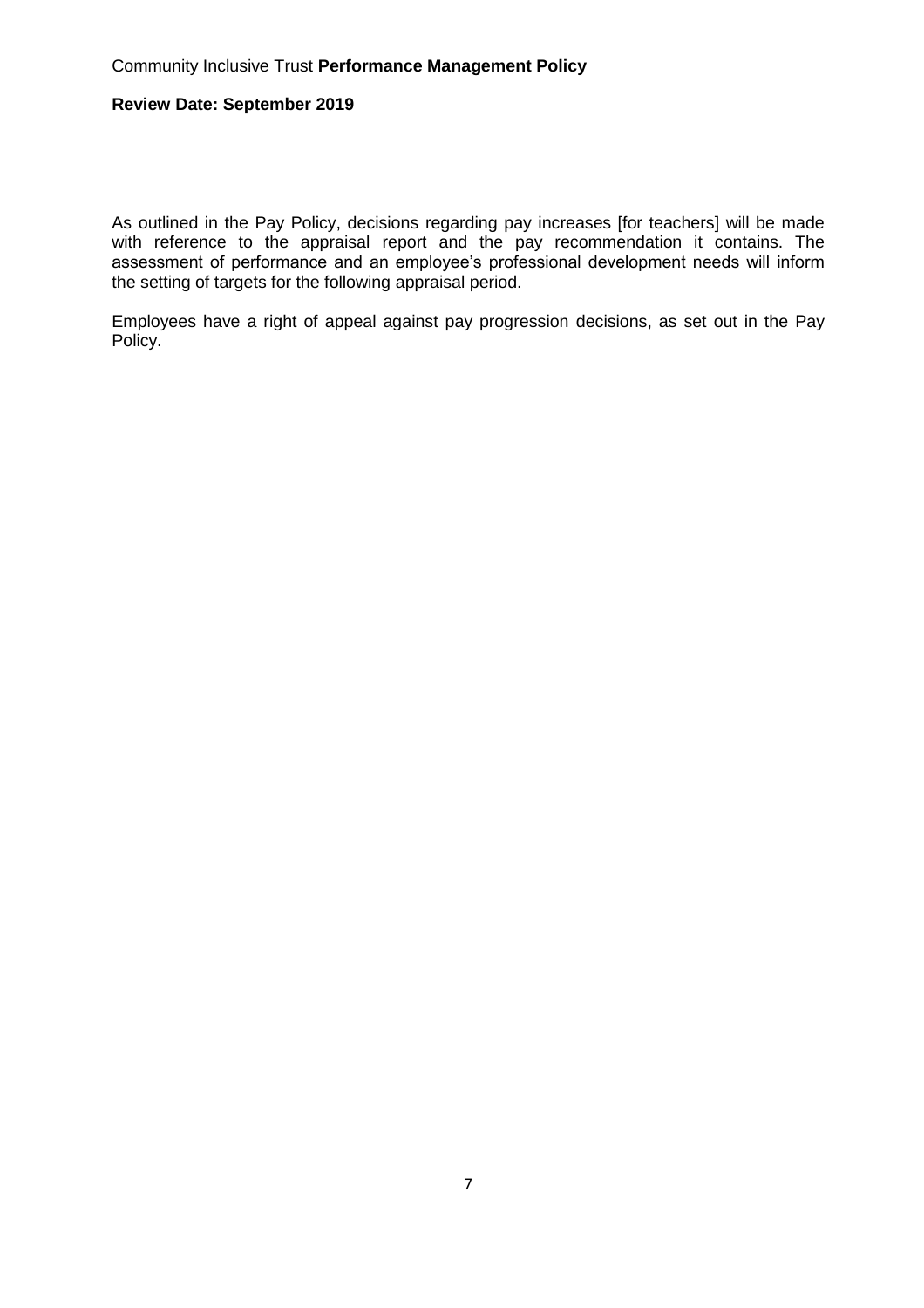### **APPENDIX A: TEACHER PERFORMANCE TARGETS AND STANDARDS**

### **Teacher Targets**

Teachers' performance is assessed against the relevant standards as well as against their targets. Targets are likely to focus on:

- impact on pupil progress;
- impact on wider outcomes for pupils;
- improvements in specific elements of practice, such as behaviour management or lesson planning;
- impact on effectiveness of teachers or other staff and wider contribution to the work of the school.
- In conjunction with the SDP
- CIT Vision

Targets provide an important basis for assessing performance, but they are not the only one. A teacher is also expected to meet all of the relevant standards.

### **Teachers' Standards**

All teachers at this Academy are expected to meet the Teachers' Standards as set out in the STPCD in order to be considered good teachers. If the Academy has concerns that a teacher may not be meeting the Teachers Standards appropriate action will be considered under either the Disciplinary or Capability procedure.

### **Post Threshold Standards**

Teachers on the Upper Pay Range should be able to demonstrate that they are meeting the Post Threshold Standards as set out below, and that they are continuing to meet the criteria for being paid on the Upper Pay Range, as set out in the STPCD and the Academy's Pay Policy.

### (1) Professional Attributes

### **Frameworks**

P1. Contribute significantly, where appropriate, to implementing workplace policies and practice and to promoting collective responsibility for their implementation.

### (2) Professional knowledge and understanding

#### **Teaching and learning**

P2. Have an extensive knowledge and understanding of how to use and adapt a range of teaching, learning and behaviour management strategies, including how to personalise learning to provide opportunities for all learners to achieve their potential.

### **Assessment and monitoring**

P3. Have an extensive knowledge and well-informed understanding of the assessment requirements and arrangements for the subjects/curriculum areas they teach, including those related to public examinations and qualifications.

P4. Have up-to-date knowledge and understanding of the different types of qualifications and specifications and their suitability for meeting learners' needs.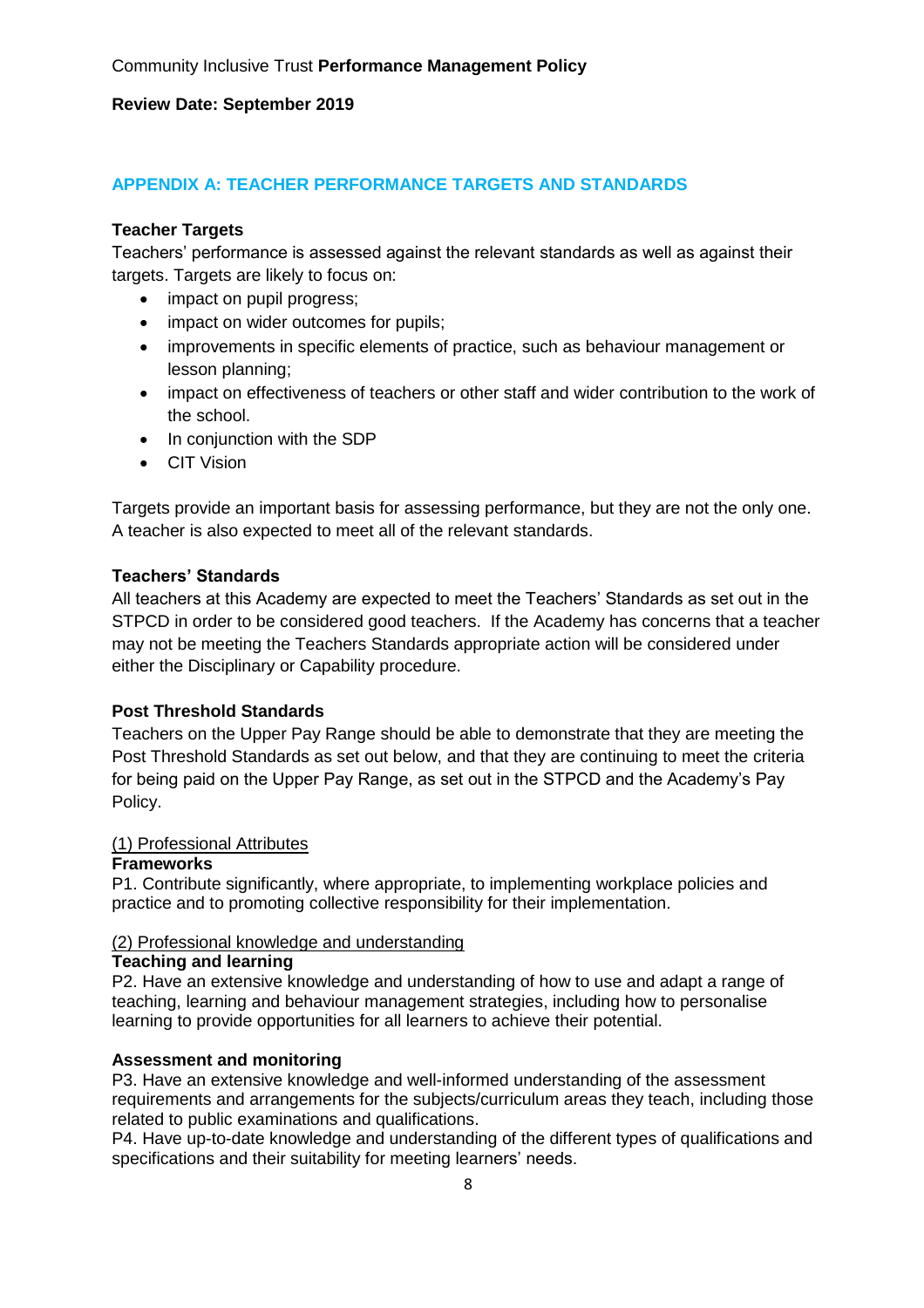#### **Subjects and curriculum**

P5. Have a more developed knowledge and understanding of their subjects/curriculum areas and related pedagogy including how learning progresses within them.

#### **Health and well-being**

P6. Have sufficient depth of knowledge and experience to be able to give advice on the development and well-being of children and young people.

#### (3) Professional skills

#### **Planning**

P7. Be flexible, creative and adept at designing learning sequences within lessons and across lessons that are effective and consistently well-matched to learning targets and the needs of learners and which integrate recent developments, including those relating to subject/curriculum knowledge.

### **Teaching**

P8. Have teaching skills which lead to learners achieving well relative to their prior attainment, making progress as good as, or better than, similar learners nationally.

#### **Team working and collaboration**

P9. Promote collaboration and work effectively as a team member. P10. Contribute to the professional development of colleagues through coaching and mentoring, demonstrating effective practice, and providing advice and feedback.

### **Career Stage Expectations**

The following matrix gives an indication of the standard of performance that the Academy expects teachers to meet in order to achieve progression up the pay scale. This may be supplemented by specific performance targets for all teachers, and the threshold standards for teachers who wish to be paid and to progress on the Upper Pay Range. Teachers are not expected to evidence each aspect at their appraisal, but this may be required in the event of an appeal against a pay decision.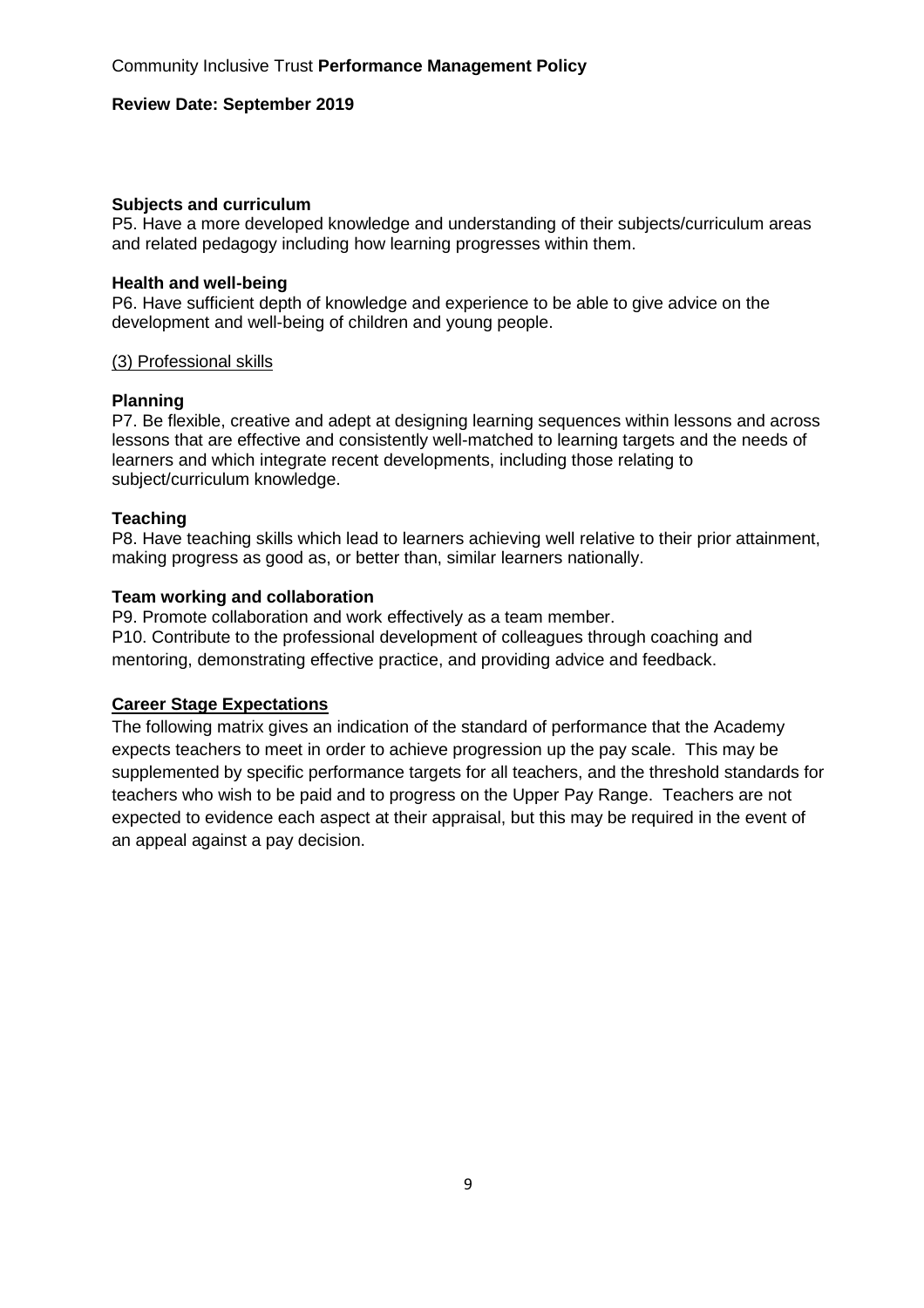| Professional                                             | $M1-2$                                                                                                                                                                                       | $M3-4$                                                                                                                                                                                                                                      | M5-6                                                                                                                                                                                                                                                |
|----------------------------------------------------------|----------------------------------------------------------------------------------------------------------------------------------------------------------------------------------------------|---------------------------------------------------------------------------------------------------------------------------------------------------------------------------------------------------------------------------------------------|-----------------------------------------------------------------------------------------------------------------------------------------------------------------------------------------------------------------------------------------------------|
| Area                                                     |                                                                                                                                                                                              |                                                                                                                                                                                                                                             |                                                                                                                                                                                                                                                     |
| Professional<br><b>Practice</b>                          | Teaching over time good.                                                                                                                                                                     | Teaching over time<br>good some with<br>outstanding features.                                                                                                                                                                               | Teaching over time good<br>many with outstanding<br>features.                                                                                                                                                                                       |
| Professional<br><b>Outcomes</b><br>(Student<br>Progress) | Almost all students<br>progress in line with<br>school expectations with<br>evidence of monitoring,<br>tracking and intervention.                                                            | Almost all students<br>progress in line with<br>school expectations<br>with evidence of<br>monitoring, tracking<br>and intervention.                                                                                                        | Almost all students<br>progress in line with school<br>expectations; some exceed<br>them with evidence of<br>monitoring, tracking and<br>intervention                                                                                               |
| Professional<br><b>Relationships</b>                     | Positive working<br>relationships with<br>students, colleagues and<br>parents.                                                                                                               | Positive working<br>relationships with<br>students, colleagues<br>and parents which are<br>securely focused on<br>improving student<br>outcomes.                                                                                            | Professional relationships<br>with students, colleagues<br>and parents lead to<br>outstanding class provision.                                                                                                                                      |
| Professional<br>Development                              | Able, with support, to<br>identify key professional<br>development needs and<br>respond to advice and<br>feedback. Participate in<br>CPD. Can produce<br>student resources with<br>guidance. | Take a proactive role in<br>accessing relevant<br>support and CPD from<br>colleagues, able to<br>keep up-to-date with<br>current pedagogy.<br>Actively participates in<br>relevant training. Can<br>produce effective<br>student resources. | Fully competent<br>practitioner, able to keep<br>up-to-date with current<br>pedagogy and adapt<br>practice accordingly.<br>Actively participates in<br>training and can support<br>other colleagues. Can<br>produce effective student<br>resources. |
| Professional<br><b>Conduct</b>                           | <b>Meets all standards</b>                                                                                                                                                                   | <b>Meets all standards</b>                                                                                                                                                                                                                  | <b>Meets all standards</b>                                                                                                                                                                                                                          |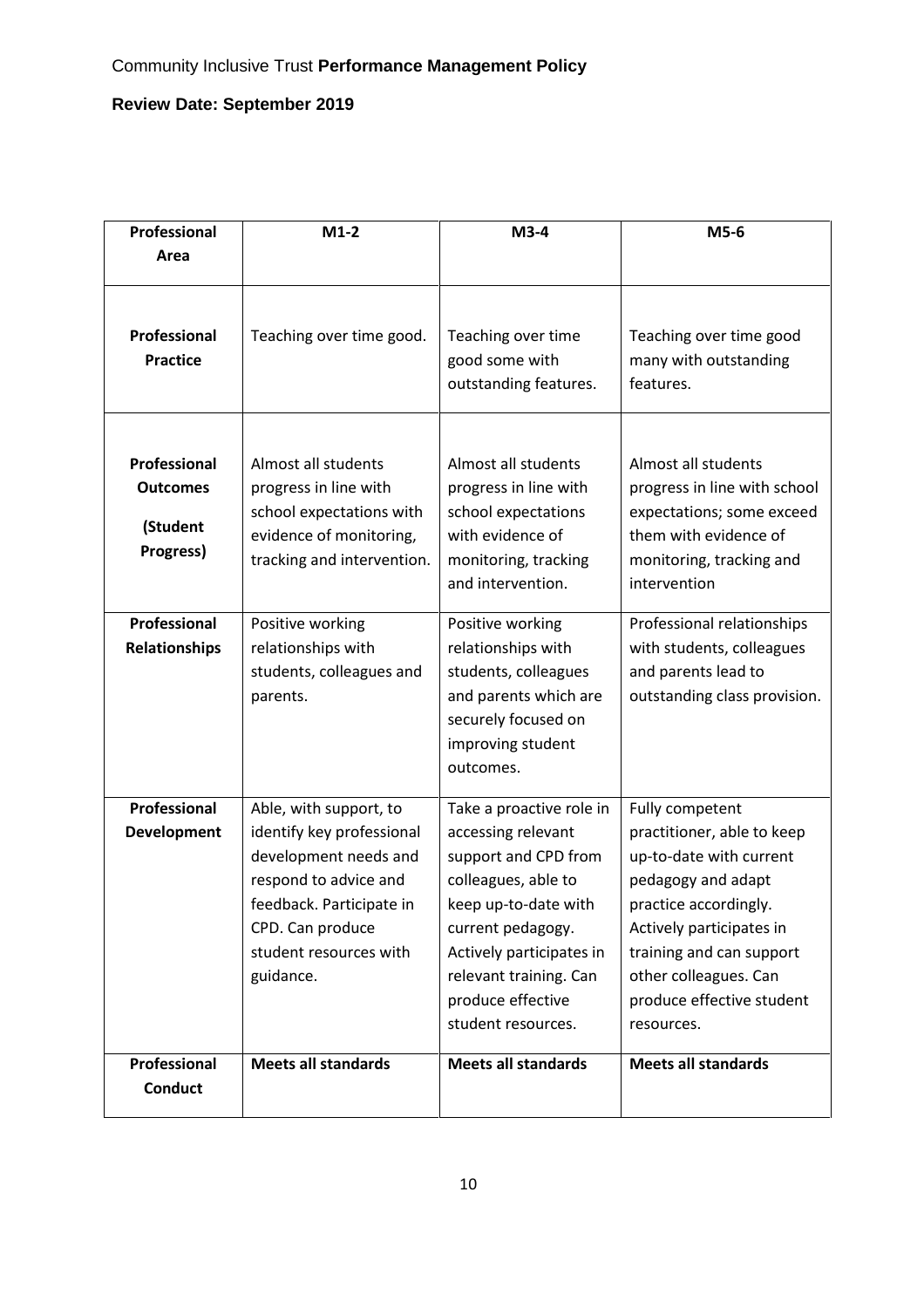| UPS1                                                                                                                                                                                                                 | UPS <sub>2</sub>                                                                                                                                                                                        | UPS3                                                                                                                                                                                                                                                                                              |
|----------------------------------------------------------------------------------------------------------------------------------------------------------------------------------------------------------------------|---------------------------------------------------------------------------------------------------------------------------------------------------------------------------------------------------------|---------------------------------------------------------------------------------------------------------------------------------------------------------------------------------------------------------------------------------------------------------------------------------------------------|
| <b>Annual Performance</b><br>Management Review-can be<br>assessed against higher level<br>criteria (UPR 2 only) after two<br>successful appraisals<br>To consistently be a good or<br>better classroom practitioner. | Annual Performance<br>Management Review-can be<br>assessed against higher level<br>criteria (UPR 3) after two<br>successful appraisals<br>To be an outstanding<br>practitioner majority of the<br>time. | To consistently demonstrate<br>outstanding practice,<br>understanding how it's<br>achieved. To use this<br>knowledge to support the<br>development of colleagues.                                                                                                                                 |
| Lesson observations,<br>monitoring and performance<br>management indicate that<br>teaching and support for<br>learning is consistently good in                                                                       | Lesson observations, monitoring<br>and performance management<br>indicate that teaching and<br>support for learning is<br>outstanding in all or nearly all                                              | Lesson observations,<br>monitoring and performance<br>management indicate that<br>teaching and support for<br>learning is outstanding in all                                                                                                                                                      |
| all aspects.<br>To provide advice and<br>guidance to colleagues on:<br><b>Teaching and learning;</b><br>personal development,<br>behaviour and welfare;<br>safeguarding and SMSC.                                    | aspects.<br>To provide high quality advice<br>and guidance to colleagues on:<br><b>Teaching and learning; personal</b><br>development, behaviour and<br>welfare; safeguarding and SMSC                  | aspects.<br>To make a distinctive<br>contribution to the raising of<br>standards and to pupil<br>progress across the school<br>through high quality advice<br>and guidance to colleagues<br>on:Teaching and learning;<br>personal development,<br>behaviour and welfare;<br>safeguarding and SMSC |

*C.I.T. facilitates its experienced teachers in contributing to the professional development of colleagues through coaching and mentoring, demonstrating effective practice, and providing advice and feedback.*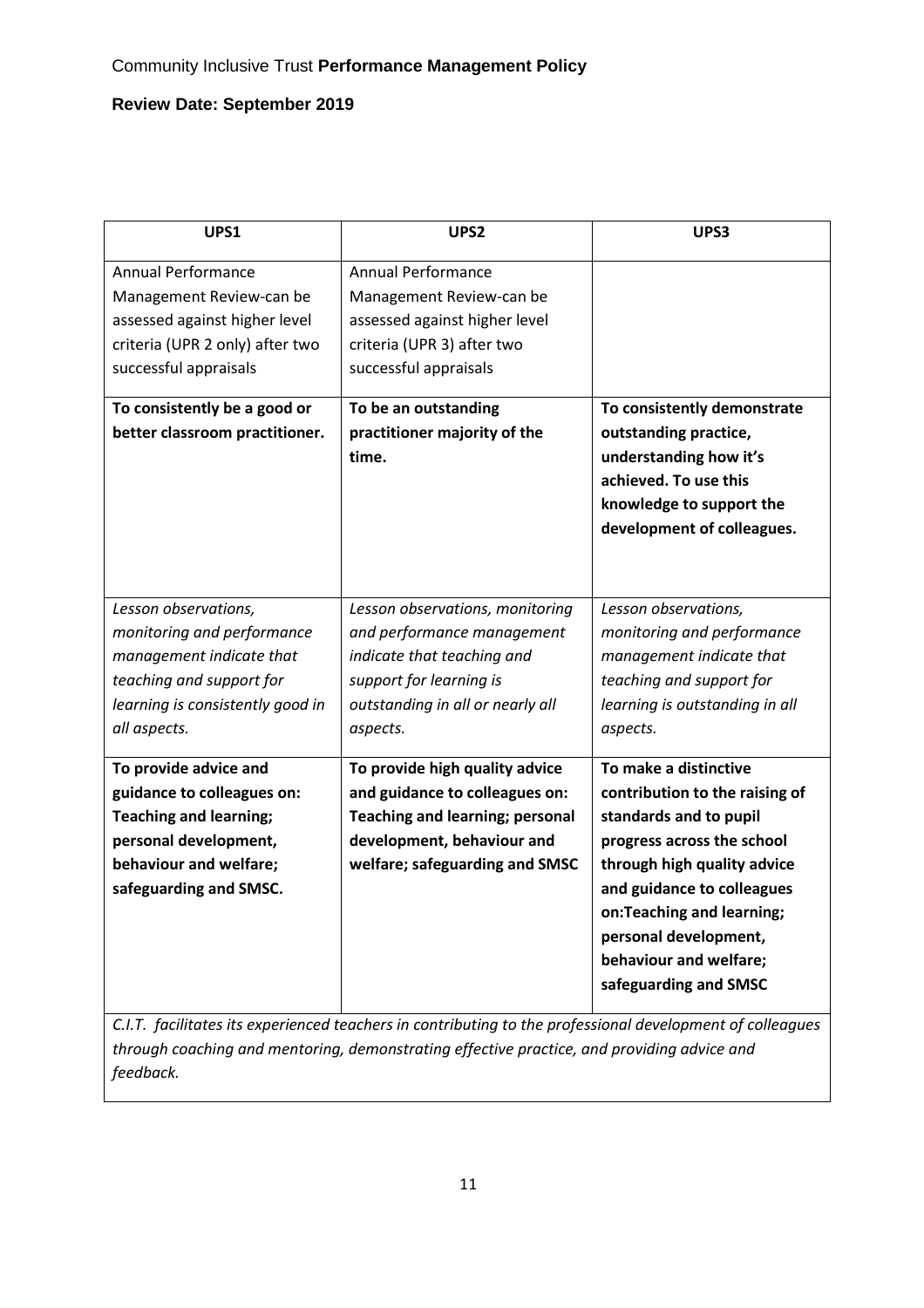| To proactively investigate,  | To lead in proactive        |
|------------------------------|-----------------------------|
| research and collaboratively | investigation, research and |
| disseminate good practice.   | dissemination of good       |
|                              | practice.                   |
|                              |                             |

*I am reflective, innovative and outward looking. This includes research and published reports to inform planning. I am responsive to curriculum developments and actively seek partnership work with other schools building on national and local examples of best practice.*

| To proactively seek            | To proactively seek            | To act as a respected source of |
|--------------------------------|--------------------------------|---------------------------------|
| opportunities for              | opportunities for improvement, | guidance on how to embed        |
| improvement, in own practice.  | whether in own or others'      | improvements in own or          |
| To support colleagues in       | practice.                      | others' practice.               |
| improvement in their practice. |                                |                                 |

*Lead experienced staff make well-founded appraisals of situations upon which they are asked to advise, applying high level skills in classroom observation to evaluate and advise colleagues on their work and devising and implementing effective strategies to meet the learning needs of children and young people leading improvements in pupil outcomes*

| To contribute to the life of the | To play an active role in the life | To play a critical role in the life |
|----------------------------------|------------------------------------|-------------------------------------|
| school and to foster collegiate  | of the school and to foster        | of the school, and in particular    |
| school activity.                 | collegiate school activity.        | to lead and foster collegiate       |
|                                  |                                    | school activity.                    |

*I can evidence how I make a significant contribution to the wider life and ethos of the school by using educational and pastoral opportunities through assemblies, tutor time and class teaching effectively to maximise respect for cultural diversity, create positive ethos and to secure high levels of care. I work closely with team members and facilitate opportunities for working with colleagues, managing their work where appropriate and sharing the developments of effective practice with them in the context of performance management. I recognise successful completion of significant pieces of work or work activities by team members and I use praise effectively, where due, as a motivational tool. I identify and share information constructively on opportunities for improvement in team practice.*